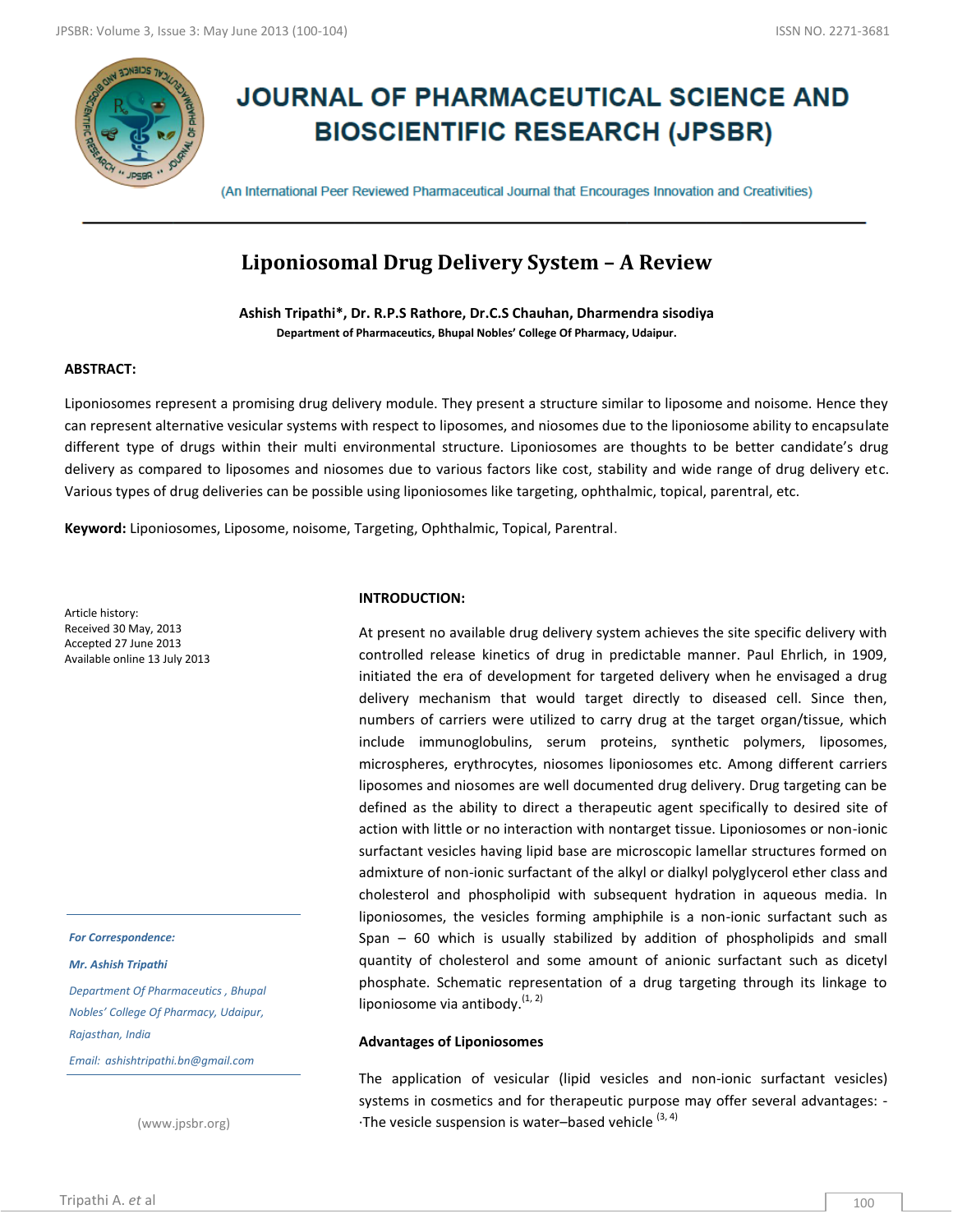• This offers high patient compliance in comparison with oily dosage forms. ·They possess an infrastructure consisting of hydrophilic, amphiphilic and lipophilic moieties together and as a result can accommodate drug molecules with a wide range of solubility's.

• The characteristics of the vesicle formulation are variable and controllable. Altering vesicle composition, size, lamellarity, tapped volume, surface charge and concentration can control the vesicle characteristics. ·

• The vesicles may act as a depot, releasing the drug in a controlled manner. Other advantages of liponiosomes include:

- They are osmotically active and stable, as well as they increase the stability of entrapped drug.
- Handling and storage of surfactants requires no special conditions.
- They improve oral bioavailability of poorly absorbed drugs and enhance skin penetration of drugs.

• They can be made to reach the site of action by oral, parenteral as well as topical routes.

#### **METHODS**

#### **Ether injection method**

This method provides a means of making liponiosomes by slowly introducing a solution of surfactant dissolved in diethyl ether into warm water maintained at 60°C. The surfactant mixture in ether is injected through 14-gauge needle into phospholipid solution of material. Vaporization of ether leads to formation of single layered vesicles. Depending upon the conditions used, the diameter of the vesicle range from 50 to 1000 nm**. (**5**)** 

# **Hand shaking method (Thin film hydration technique)**

The mixture of vesicles forming ingredients like surfactant and phospholipid are dissolved in a volatile organic solvent (diethyl ether, chloroform or methanol) in a round bottom flask. The organic solvent is removed at room temperature (20°C) using rotary evaporator leaving a thin layer of solid mixture deposited on the wall of the flask. The dried surfactant film can be rehydrated with aqueous phase at 0-60°C with gentle agitation. This process forms typical multilamellar liponiosomes film of lipid on the wall of rotary flash evaporator. The aqueous phase containing drug was added slowly with intermittent shaking of flask at room temperature followed by sonication. **(5)**

#### **Sonication**

A typical method of production of the vesicles is by sonication of solution as described by Cable. In this method an aliquot of drug solution in buffer is added to the surfactant/lipid mixture in a 10-ml glass vial. The mixture is probe sonicated at 60°C for 3 minutes using a sonicator with a titanium probe to yield liponiosomes**. (5)**

# **Micro fluidization**

Micro fluidization is a recent technique used to prepare unilamellar vesicles of defined size distribution. This method is based on submerged jet principle in which two fluidized streams interact at ultra high velocities, in precisely defined micro channels within the interaction chamber. The impingement of thin liquid sheet along a common front is arranged such that the energy supplied to the system remains within the area of liponiosomes formation. The result is a greater uniformity, smaller size and better reproducibility of liponiosomes formed**. (5)**

#### **Multiple membrane extrusion method**

Mixture of surfactant, lipid and dicetyl phosphate in chloroform is made into thin film by evaporation. The film is hydrated with aqueous drug solution and the resultant suspension extruded through polycarbonate membranes, which are placed in series for upto 8 passages. It is a good method for controlling liponiosome size. **(5)**

#### **Reverse Phase Evaporation Technique (REV)**

Lipid and surfactant (1:1) are dissolved in a mixture of ether and chloroform. An aqueous phase containing drug is added to this and the resulting two phases are sonicated at 4-5°C. The clear gel formed is further sonicated after the addition of a small amount of phosphate buffered saline (PBS). The organic phase is removed at 40°C under low pressure. The resulting viscous liponiosome suspension is diluted with PBS and heated on a water bath at 60°C for 10 min to yield liponiosomes. Raja Naresh et al have reported the preparation of Diclofenac Sodium liponiosomes using Tween 85 by this method. (6)

# **Physical properties of Liponiosomes**

#### **Particle size**

The particle size of liponiosomes was measured by dynamic light scattering (DLS) apparatus (NICOMP 380 ZLS, Particle Sizing Systems, Santa Barbara, CA). The dispersions were diluted to about 100 times with Dulbecco's PBS. The timedependent correlation function on the scattered light intensity was measured at a scattering angle of 90 o and wavelength at 535 nm. $^{(7)}$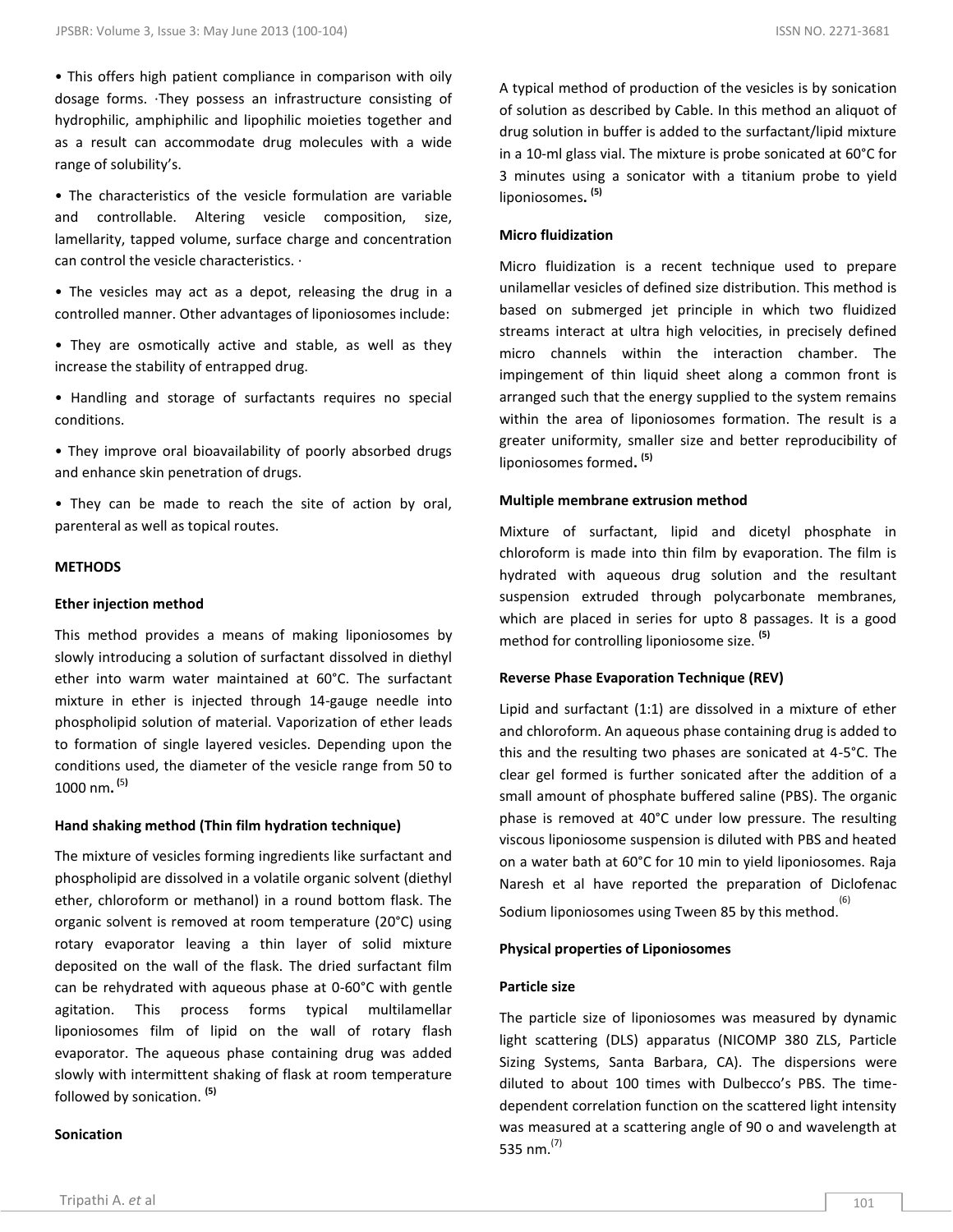# **Morphology**

The dispersion of liponiosomes was rapidly frozen in liquid propane using cryopreparation apparatus (Leica EM CPC, Leica Co., Vienna, Austria). The frozen sample was fractured in freeze-replica-making apparatus (FR-7000A, Hitashi Science Co., Tokyo, Japan) at  $-$  150 oC. The fracture surface was replicated by evaporating platinum at an angle of 45 oC and followed by carbon to strengthen the replica. It was placed on a 150 mesh copper grid after washing with acetone and water. The vesicles were observed under a transmission electron microscope (JEM-1200EX, JEOL Co.) $^{(7)}$ .

### **Evaluation**

# **Entrapment efficiency**

After preparing liponiosomal dispersion, unentrapped drug is separated by dialysis centrifugation and gel filtration. The drug remain entrapped in liponiosomes is determined by complete vesicle disruption using 50% n-propanol or 0.1% Triton X-100 and analyzed resultant solution by appropriate assay method using following equation.  $(8,9)$ 

# **Particle size analysis**

Particle size analysis was done by scanning electronic microscopy (SEM) using JEOL JSM-T330A scanning microscope brass stab. The stabs were placed briefly in a drier and then coated with gold in an ion sputter. Pictures of liponiosomes were taken by random scanning of the stub and count. The diameter is about 30 liponiosomes was measured from the photomicrographs of each batch. Finally, average mean diameters were taken into consideration.  $(8,10)$ 

## **In-vitro release study**

Human cadaver skin (HCS) was obtained from ventral part of forearm of 35 years old male corpse and was stored at 4°C. HCS membrane was spread and punches it at approximately 3 cm2 area. Trimmed away the excessfat and sliced to 500 2 m thickness using a Daw's derma tone. These slices were hydrated in pH 7.4 PBS for 24 hrs prior to use. The HCS were attached to Khesary cell (K.C., filled with 100 ml of PBS) and add 10 mg liponiosomal suspension on it. Finally, cell was immersed into the receptor compartment. The dermal surface was just flush to the surface of permeation fluid (PBS), which was maintain at 37°C 2 0.50°C and stirred magnetically at 50 r.p.m., aliquots were withdraw and replaced with the same volume of fresh buffer, at every sampling points and analyzed by U. V. Spectrophotometer method at 294 nm.  $(11, 12)$ 

# **Stability study**

All liponiosomal formulations were subjected to stability

studies by storering at 4°C, 25°C and 37°C in thermostatic oven for the period of three months. After one month, drug content of all the formulations were checked by method discussed previously in entrapped efficiency parameter. *In-vitro* release studies of selected formulations were also carried out. <sup>(13)</sup>

# **Applications**

#### **Therapeutic application**

There are very less marketed liponiosomal formulations found in market. But some experimentally evaluated application of liponiosomal formulation identified in literature listed below. $(14-18)$ 

#### **Anti-cancer drug**

#### **Daunorubicin HCl**

Liponiosomal daunorubicin hydrochloride exhibited an enhanced anti-tumor efficacy when compared to free drug. The liponiosomal formulation was able to destroy the Dalton's ascitic lymphoma cells in the peritoneum within the third day of treatment, while free drug took around six days and the process was incomplete. The hematological studies also prove that the liponiosomal formulation was superior to free drug treatment. An enhanced mean survival time was achieved by the liponiosomal formulation that finally substantiates the overall efficacy of the liponiosomal formulation.

# **Doxorubicin**

Rogerson et al., studied distribution of liponiosomal doxorubicin prepared from C16 monoalkyl glycerol ether with or without cholesterol. Liponiosomal formulation exhibited an increased level of doxorubicin in tumor cells, serum and lungs, but not in liver and spleen. Doxorubicinloaded cholesterol-free liponiosomes decreased the rate of proliferation of tumor and increased life span of tumorbearing mice. The cardio toxicity effect of doxorubicin was reduced by liponiosomal formulation. Liponiosomal formulation changes the general metabolic pathway of doxorubicin.

#### **Methotrexate**

Azmin et al., quoted in their research article that liponiosomal formulation of methotrexate exhibits higher AUC as compared to methotrexate solution, administered either intravenously or orally. Tumoricidal activity of liponiosomally-formulatedmethotreaxate is higher as compared to plain drug solution.

#### **Bleomycin**

Liponiosomal formulation of bleomycin containing 47.5% cholesterol exhibits higher level drug in the lever, spleen and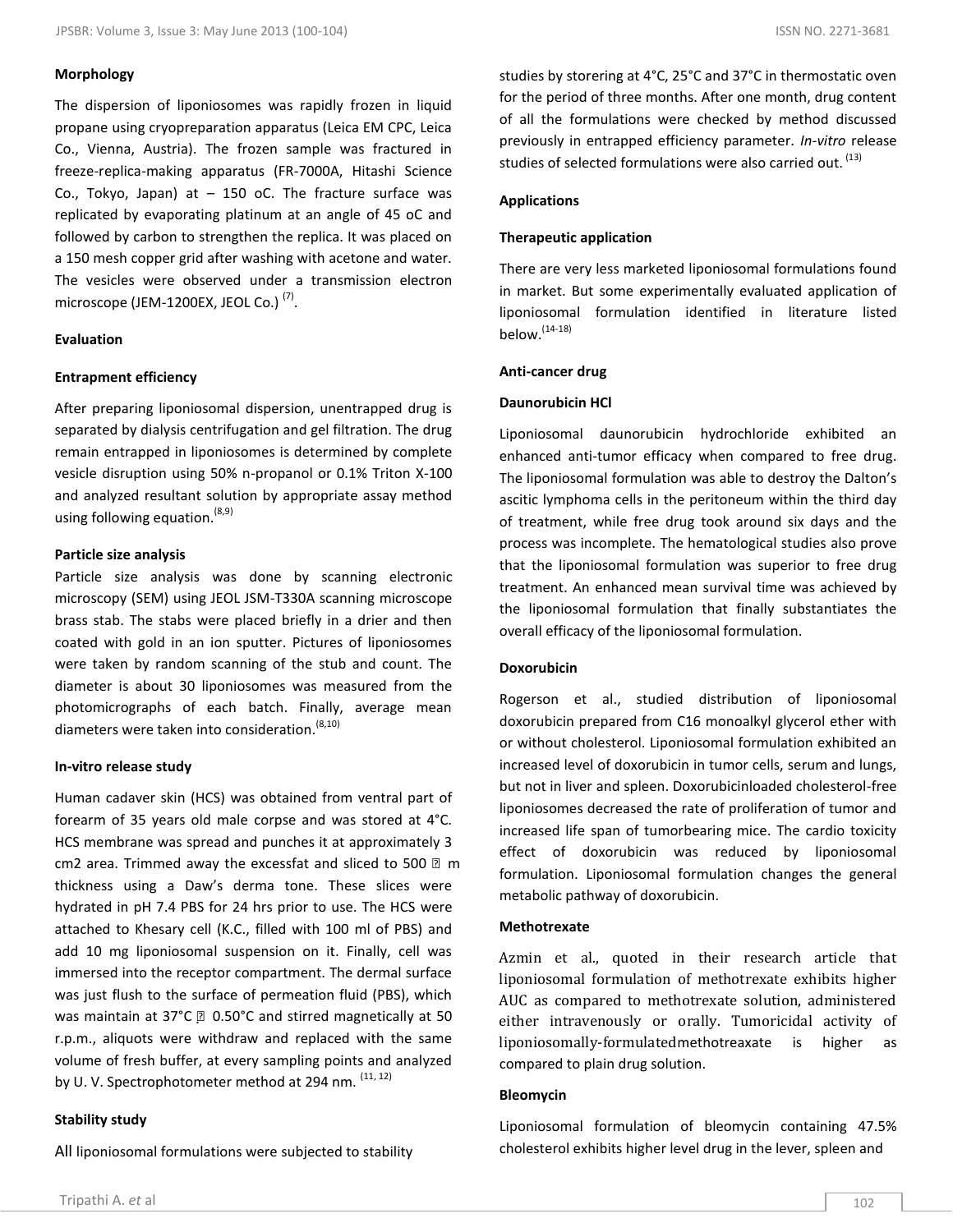

**Figure 1:** Transmission Electron Micrograph (TEM) of the liponiosomes

tumour as compared to plan drug solution in tumorbearing mice . There is no significant difference in drug concentration with liponiosomal formulation in lung as compared to plan drug solution. 10 Also, there is less accumulation of drug in gut and kidney in case of liponiosomal formulation.

# **Vincristine**

Liponiosomal formulation of vincristine exhibits higher tumoricidal efficacy as compared to plain drug formulation (Parthasarathi G et al., 1994). Also, liponiosomal formulation of carboplatin exhibits higher tumoricidal efficacy in S-180 lung carcinoma-bearing mice as compared to plan drug solution and also less bone marrow toxic effect.

# **Anti-infective agents**

Sodium stibogluconate is a choice drug for treatment of visceral leshmaniasis is a protozoan infection ofreticuloendothelial system. Liponiosomal or liposomal formulation of sodium stibogluconate exhibits higher levels of antimony as compared to free drug solution in liver . Antimony level is same in both formation i.e. liponiosome and liposome. Liponiosomal formulation of rifampicin exhibits better antitubercular activity as compared to plain drug.

# **Anti-inflammatory agents**

Liponiosomal formulation of diclofenac sodium with 70% cholesterol exhibits greater anti-inflammation activity as compared to free drug. Liponiosomal formulation of nimesulide and flurbiprofen also exhibits greater antiinflammation activity as compared to free drug.

# **CONCLUSION**

The concept of incorporating the drug into liposomes or niosomes for a better targeting of the drug at appropriate tissue destination is widely accepted by researchers and academicians. Niosomes represent a promising drug delivery module. They presents a structure similar to liposome and hence they can represent alternative vesicular systems with respect to liposomes, due to the niosome ability to encapsulate different type of drugs within their multienvironmental structure. Niosomes are thoughts to be better candidate's drug delivery as compared to liposomes due to various factors like cost, stability etc. but liponiosome have more lipid solubility then niosomes. And more uses then liposome and noisome. Various type of drug deliveries can be possible using liponiosomes like targeting, ophthalmic, topical, parentral, etc.

# **REFERENCE**

1. Theresa M.A., Drugs published by Adis international Ltd., 1998; 56(5):747-756.

2. Breimer D.D. and Speiser R. Topics in pharmaceutical Sciences. 5 Elsevier Science Publishers, New York, USA. 1985; p.291.

3. Malhotra M. and Jain N.K. Niosomes as Drug Carriers. Indian Drugs (1994), 31 (3): 81-86.

4. Buckton G., Harwood, Interfacial phenomena in Drug Delivery and Targeting Academic Publishers, Switzerland. 1995; p.154-155.

5. Rogerson A., Cummings J., Willmott N. and Florence A.T. The distribution of doxorubicin in mice following administration in niosomes. J Pharm Pharmacol. 1988; 40(5): 337–342.

6. Baillie A.J., Coombs G.H. and Dolan T.F. Non-ionic surfactant vesicles, niosomes, as delivery system for the anti-leishmanial drug, sodium stribogluconate J.Pharm.Pharmacol. 1986; 38: 502-505.

7. Chauhan S. and Luorence M.J. The preparation of polyoxyethylene containing non-ionic surfactant. vesicles. J. Pharm. Pharmacol. 1989; 41: 6p.

- 8. Chauhan S, Luorence MJ, The preparation of polyoxyethylene containing non-ionic surfactant vesicles, J. Pharm. Pharmacol, 41, 1989, 6.
- 9. Yoshioka T, Stermberg B, Florence AT, Preparation and properties of vesicles (niosomes) of sorbitan monoesters (Span 20, 40, 60, and 80) and a sorbitan triester (Span 85), International J. Pharm, 105, 1994, 1-6.